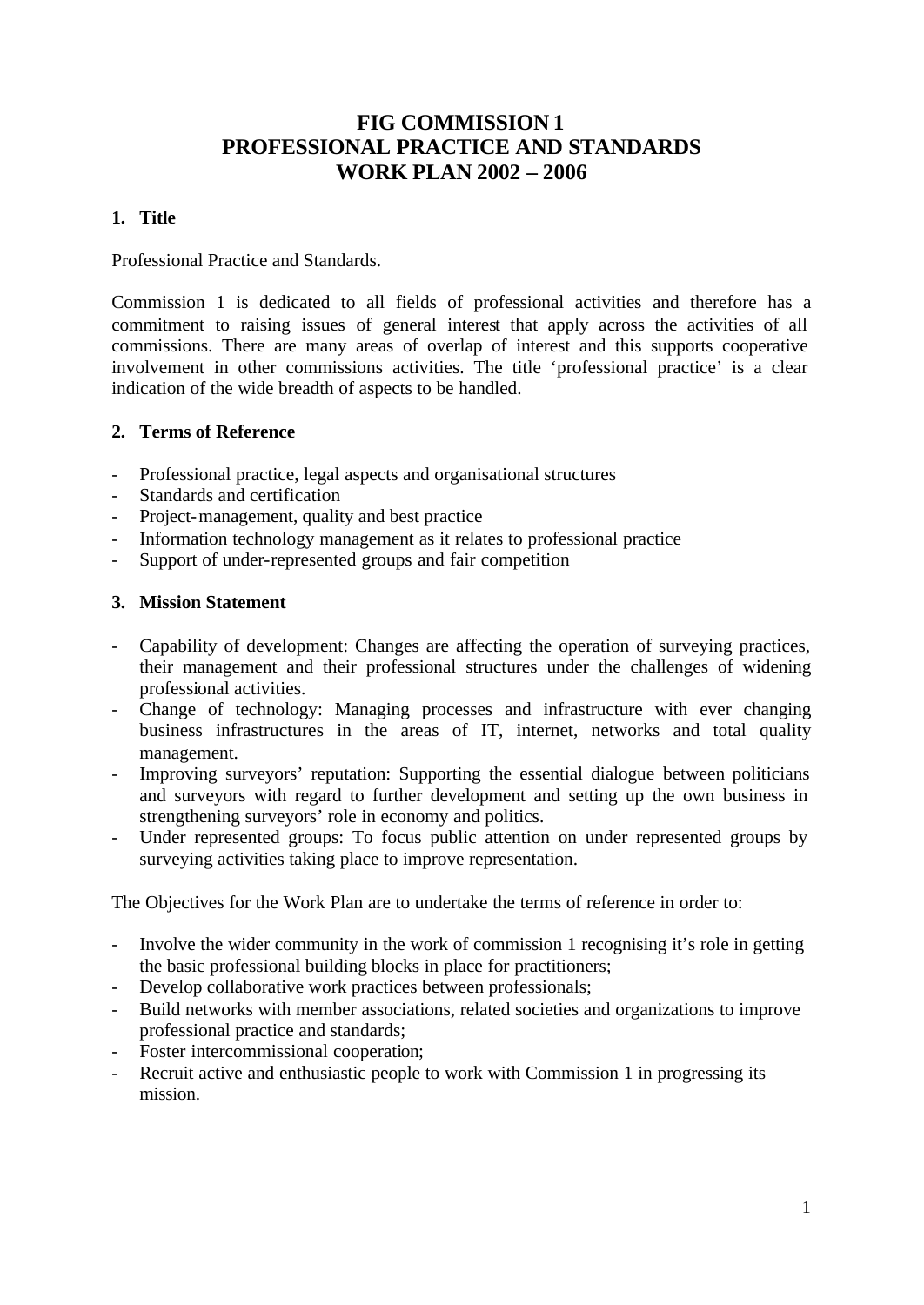## **4. General**

These steps outlined in the work program contribute to wider aims to consolidate freedom in society and increase economic growth. They follow the results of UN-campaigns and international declarations. FIG can play an important role to support and enable the essential dialogue between politicians and surveyors. Society needs surveyors' services and their advice with regard to further development of the important resources related to land. It also recognises that that world in which the surveyor operates is diverse and that to participate effectively this diversity has to be recognised and welcomed.

Commissions endorse the underlying concept that respect for Cultural and Linguistic issues is very important and that Commissions will be sensitive to these issues in the way they work. This will be implemented by encouraging multilingual abstracts and presentations in general meetings and through the use of an appropriate regional language during regional meetings.

# **5. Working Groups**

# **Working Group 1.1 – FIG Standards Network**

#### Policy issues

- Developing the involvement of practising surveyors in the development and use of standards
- Increasing the influence of surveyors on key international standardisation bodies
- Building the linkage between FIG workplans and standardisation activities
- Advising FIG officers and members on standards and standardisation
- Supporting the implementation of FIG's policy on standards

#### Chair

Iain Greenway (Ireland), e-mail: igreenway@compuserve.com.

#### Specific projects

- Continuing to research the most effective way to influence the standardisation process, building relationships with member associations and sister societies as necessary
- Coordinating FIG's input to and relationship with ISO (in particular TC211 and TC172 SC6) and IVSC
- Working with Commissions to provide appropriate briefings to FIG's members on developing and recently published standards
- Maintaining and updating a standards area on the FIG website and the FIG Guide on Standardisation

#### Publications

- At least one paper at each FIG Working Week, providing an update on activities and progress
- Articles in the FIG Bulletin as appropriate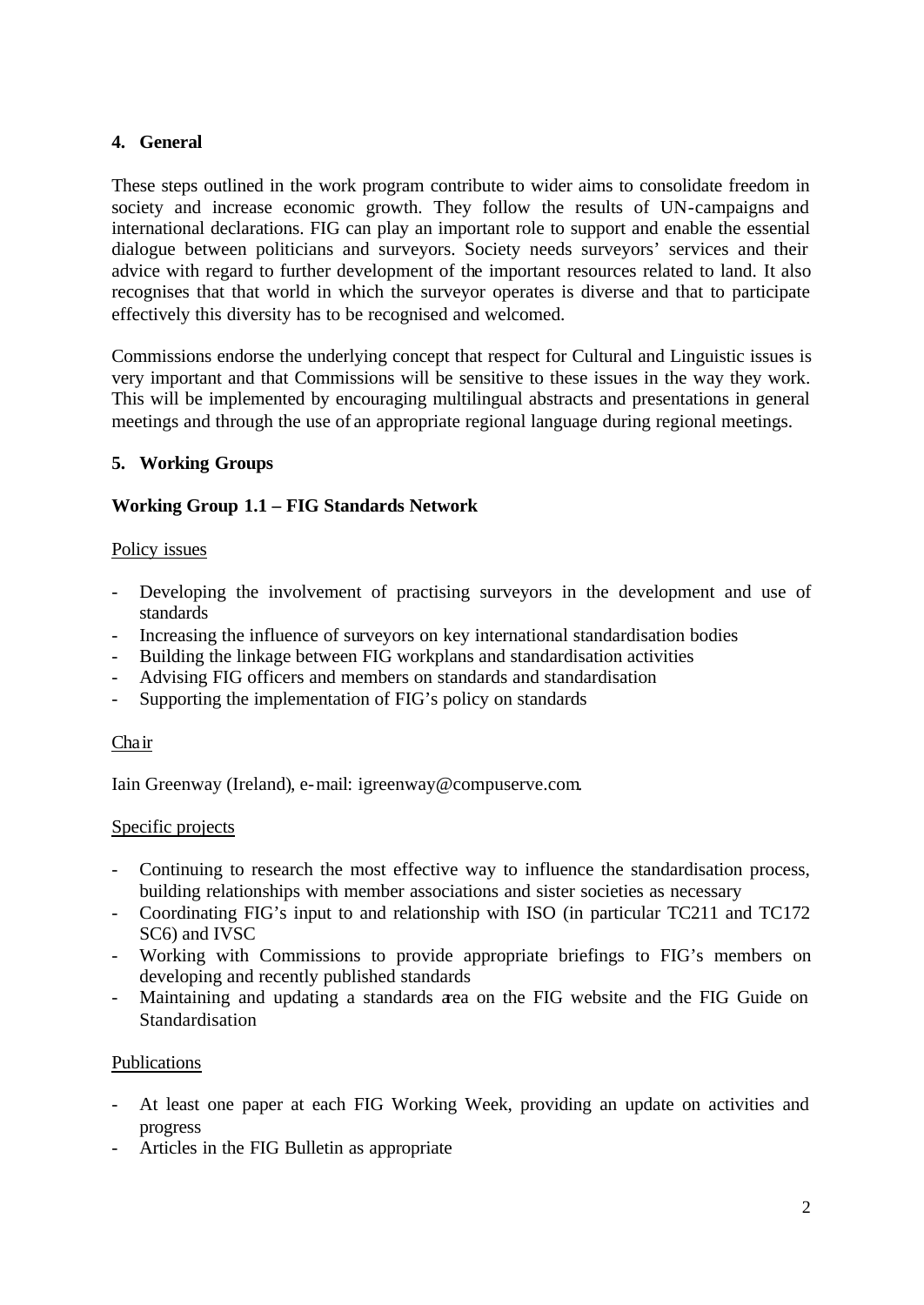# Timetable

- The Working Group will continue until at least the Congress in Munich in 2006
- A recommendation on how best to handle standardisation matters in FIG beyond 2006 will be presented to the Council by the end of 2005

# **Beneficiaries**

- Surveyors and surveying practices;
- Other professionals working in land management and development;
- Member associations and sister associations involved in standard setting;
- ISO and IVSC:
- All Commissions;
- Universities and educational organisations

# **Working Group 1.2 – Professional practice and organisational structures**

### Policy issues

- Widening professional activities, overcome restrictions
- European and world-wide limitations, monitoring the legal development (i.e. GATS, EC Treaty, other relevant policies).
- Dialogue between politicians and surveyors, as well as public private partnership.

### Chair

Michael Keller (Switzerland), e-mail: Mkeller@ipg.ch.

#### Specific projects

- Fundamentals of legal frameworks to be presented in a paper. (2002)
- Professional studies, business structures, bans or restrictions to be investigated. Facts to be collected for development of a paper. (2003)
- Recommendations on behalf of less developed countries, acknowledgement by developed countries, how structural and legal proceses might be possible. Models to be proposed. (2004)
- Acknowledgement of the requirements of governments /survey departments necessary information provided as a basis for surveyors to deal with the legal developments and future requirements. (2005)
- Review Publication 29 on Business Practices and determine whether there is a need to update it. (2005)
- Synthesis of the research undertaken (Munich 2006)

#### Publications

- Fundamentals of legal frameworks paper 2002
- Professional studies, business structures, bans or restrictions, results of investigations. 2003
- Report on work and findings Munich 2006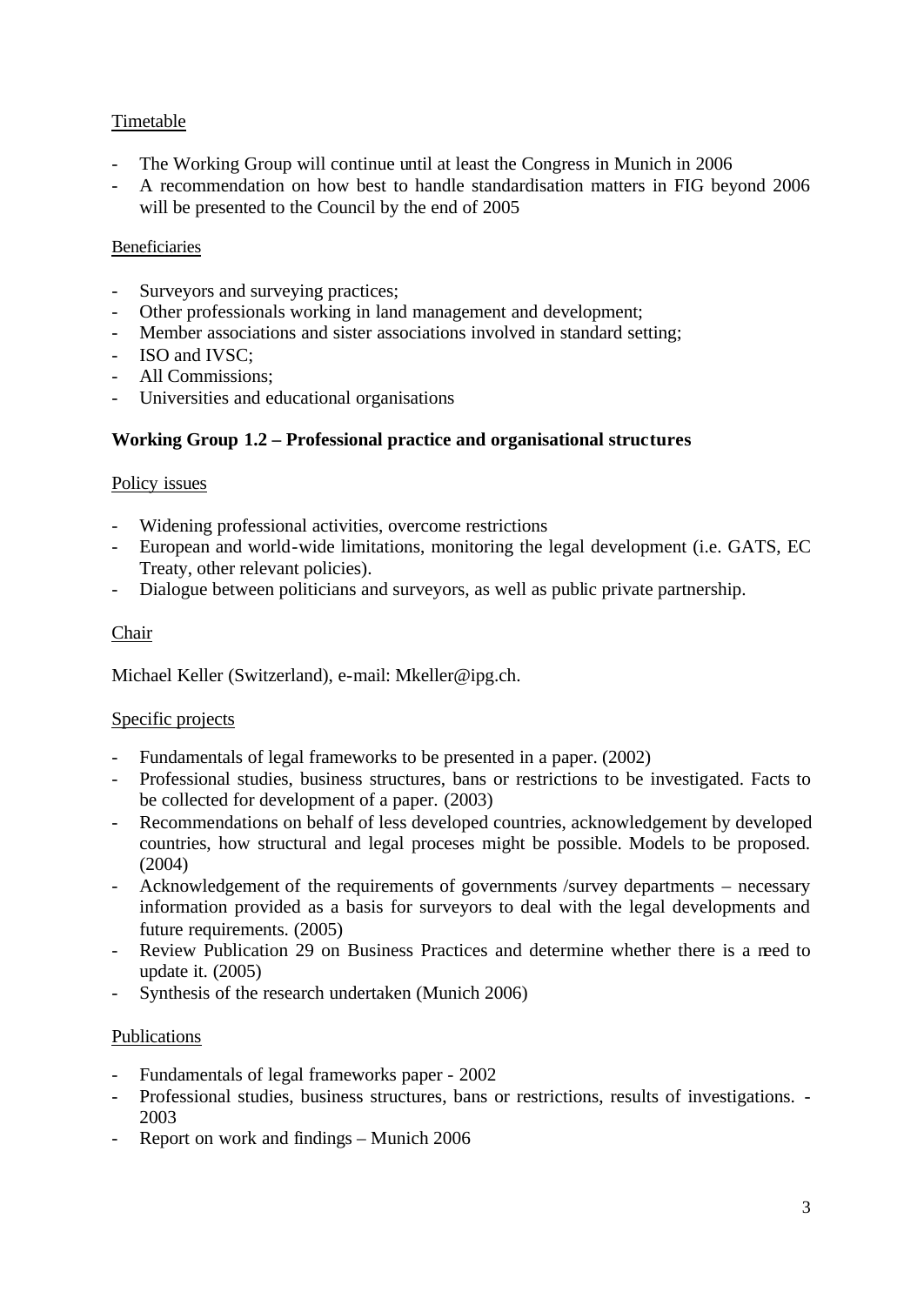# Timetable

- The Working Group will continue until at least the Congress in Munich in 2006

# Final report

During the Munich Congress

# Beneficiaries

- Surveyors and surveying practices;
- Other professionals working in land management and development;
- Member associations and sister associations;
- All Commissions;
- Universities and educational organisations.

# **Working Group 1.3 – Information technology management as it relates to professional practice and communications**

### Policy issues

- Identifying the impact of IT, Internet and e-commerce on the profession and determining strategies for dealing with the impact.
- Communicating effectively to the FIG community including using the Homepage of Commission 1
- Development of Knowledge Management concepts as a way of working more effectively.

# Chair

Yaacoub Saade (Lebanon), e-mail: comandoo1@yahoo.com.

Co-Chair: Stephen Djaba (Ghana), e-mail: Stephen@ghana.com.

#### Specific projects

- Produce a communication and marketing plan for Commission 1 activities to support its work and ensure that key messages are being received by member organizations and that two way communication channels are operating. This to be prepared in 2002
- Impact of IT, Internet and e-commerce impact on the profession to be reported with recommended strategies for dealing with the impact.
- Ongoing development and refinement of the Comission 1 Homepage to be undertaken by Co-Chair.
- Review of Knowledge Management concepts and how they could be used in practice.

# Publications

- Communications and Marketing Plan - 2002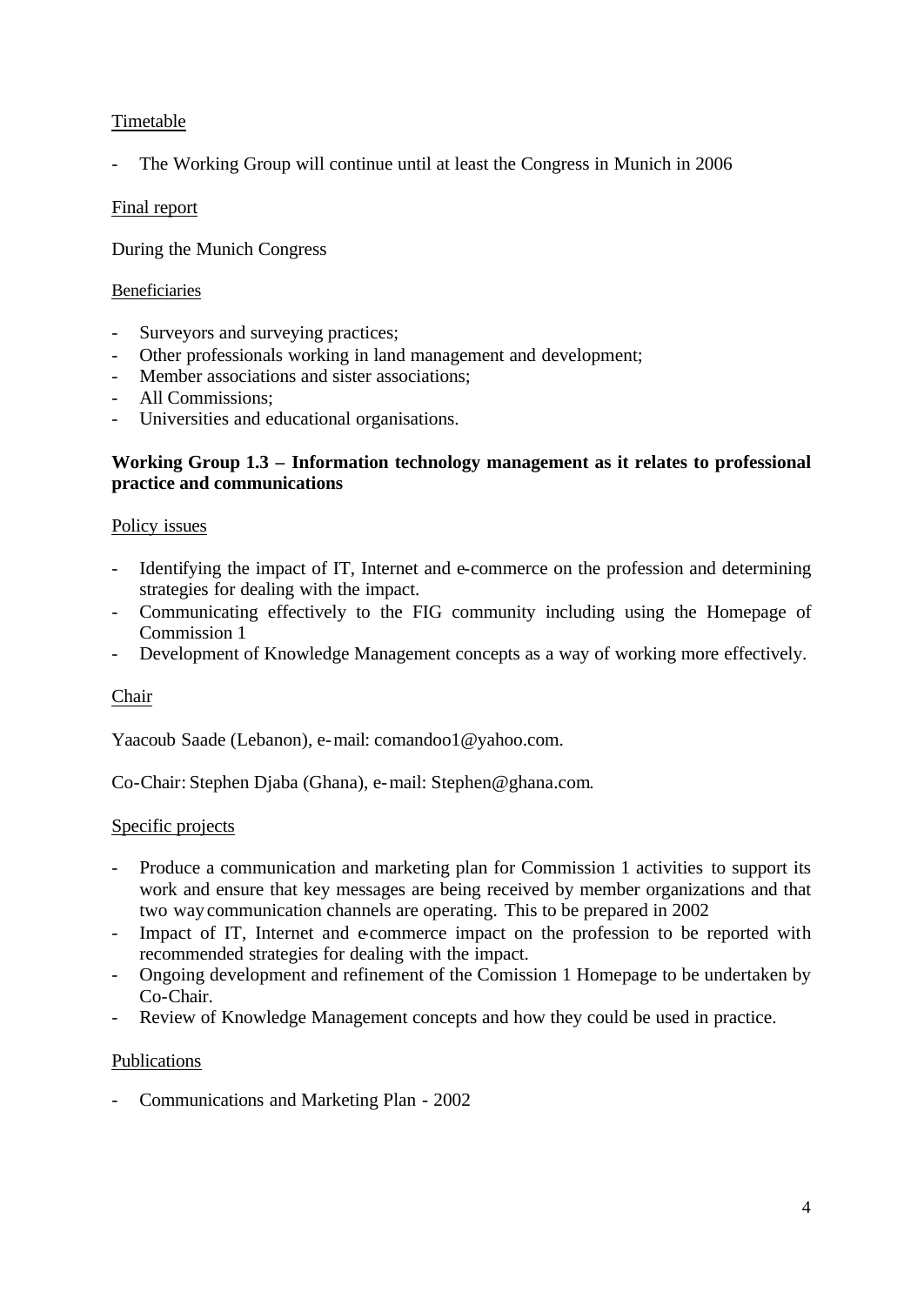# Timetable

The Working Group will continue until at least the Congress in Munich in 2006

# Final report

- During the Munich Congress

#### Beneficiaries

- Surveyors and surveying practices;
- Other professionals working in land management and development;
- Member associations and sister associations;
- All Commissions;
- Universities and educational organisations.

# **Working Group 1.4 – International project management (Joint Activity with Commission 10)**

### Policy Issues

- Ability of professionals to work as effectively as possible in multifaceted projects as such projects are an important component of professional service delivery.
- Working with people, communicating messages, moving towards more collaborative work processes as the world of the professional and the type of work undertaken expands into other related areas.
- Being aware of current good practice, how it can be implemented across a variety of delivery systems and communicating this to professionals.
- Knowing what quality management is and being provided with resources to assist in applying this in diverse work situations.

#### Chair

Leonie Newnham (Australia), e-mail: Leonie.Newnham@nre.vic.gov.au.

#### Specific projects

- Development of a project management resource detailing the major facets of project management delivery as it applies to the profession in conjunction with Commission 10 and using an interactive review process with FIG Member Associations.
- Research case studies in project management across regions of the world in conjunction with Commission 10 with the aim of preparing a resource for use by members in learning about and discussing project management issues.
- Establish a collaborative work site to develop a community of interest group that can work across member organisations to share information on current good practice and quality management in theory and practice. Outcomes of this to contribute to FIG's approach to world's good practice.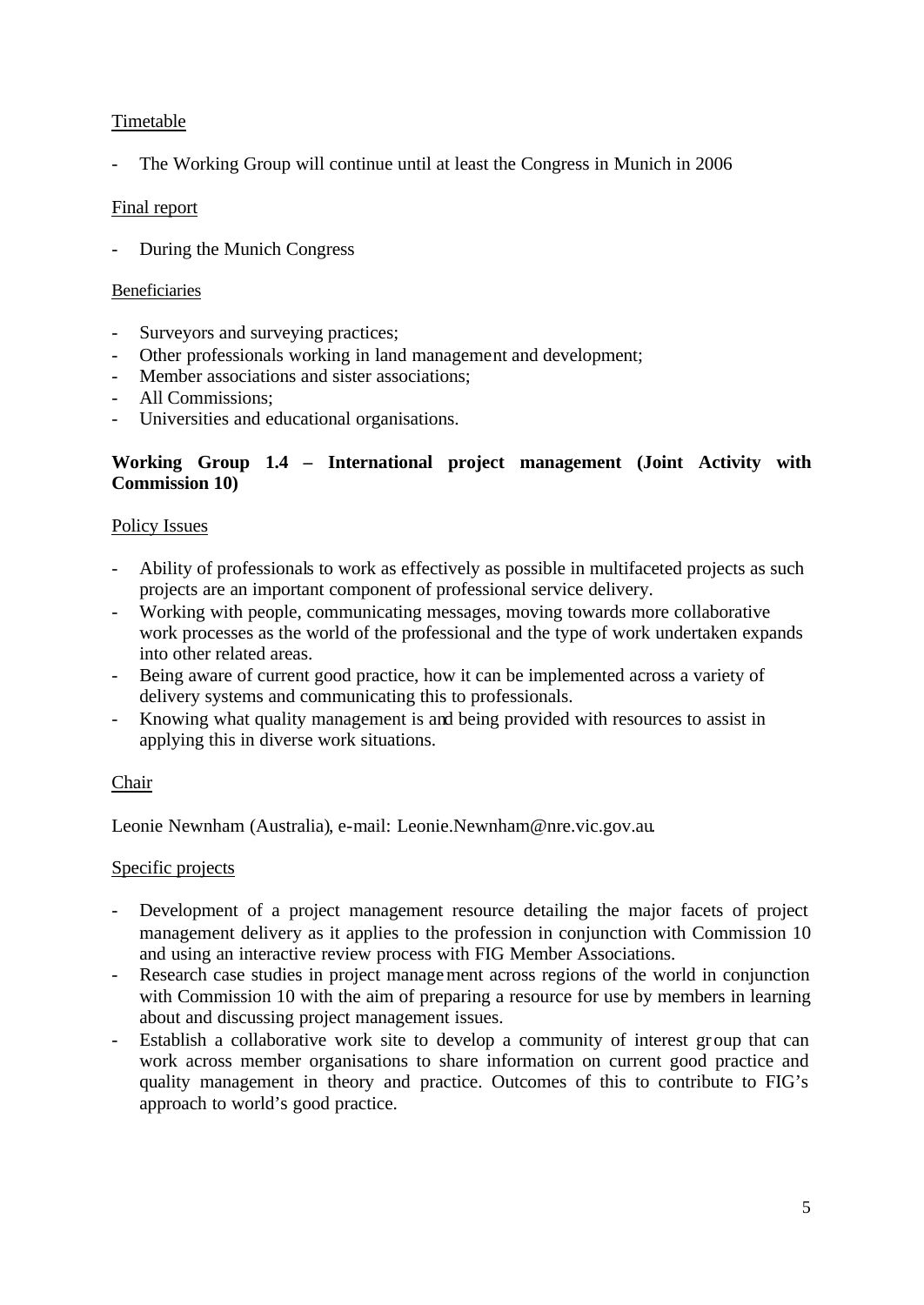# Publications

- Report at each FIG working week outlining activity against each project.
- A paper at each FIG working week on one of the aspects of the specific projects.
- Articles published in industry publications as opportunities arise.
- Written material that could include a Project Management Resource Guide and Case Studies Booklet

### Timetable

- Establishment of collaborative work site by 2002
- Project Management Resource Guide and Case Studies Booklet by 2006

#### Final report

During the Munich Congress

#### Beneficiaries

- Surveyors and surveying practices;
- Other professionals working in land management and development;
- Member associations and sister associations;
- All Commissions;
- Universities and educational organisations.

# **Working Group 1.5 – Under-represented Groups in Surveying (Joint working group with other FIG Technical Commissions)**

#### Policy issues

- Survey the role of minorities in the world of surveying and the benefit of diversity.
- Analyse the present status of under-represented groups and be aware of good practices concerning the support of under-represented groups in FIG member associations, in professions and at universities.
- Enhance fair competition for minority groups.

#### Chair

Gabriele Dasse (Germany), e-mail: gabriele.dasse@gv.hamburg.de.

#### Specific Projects

- Continuing with a FIG network for under-represented groups in surveying to enhance the distribution of information.
- Intensify the work within the FIG Commissions to support women and cultural and language minorities.
- Evaluation of FIG Washington Congress registration concerning gender, age, commissions and continents.
- Organise joint Commission working group meetings or workshops during the working weeks.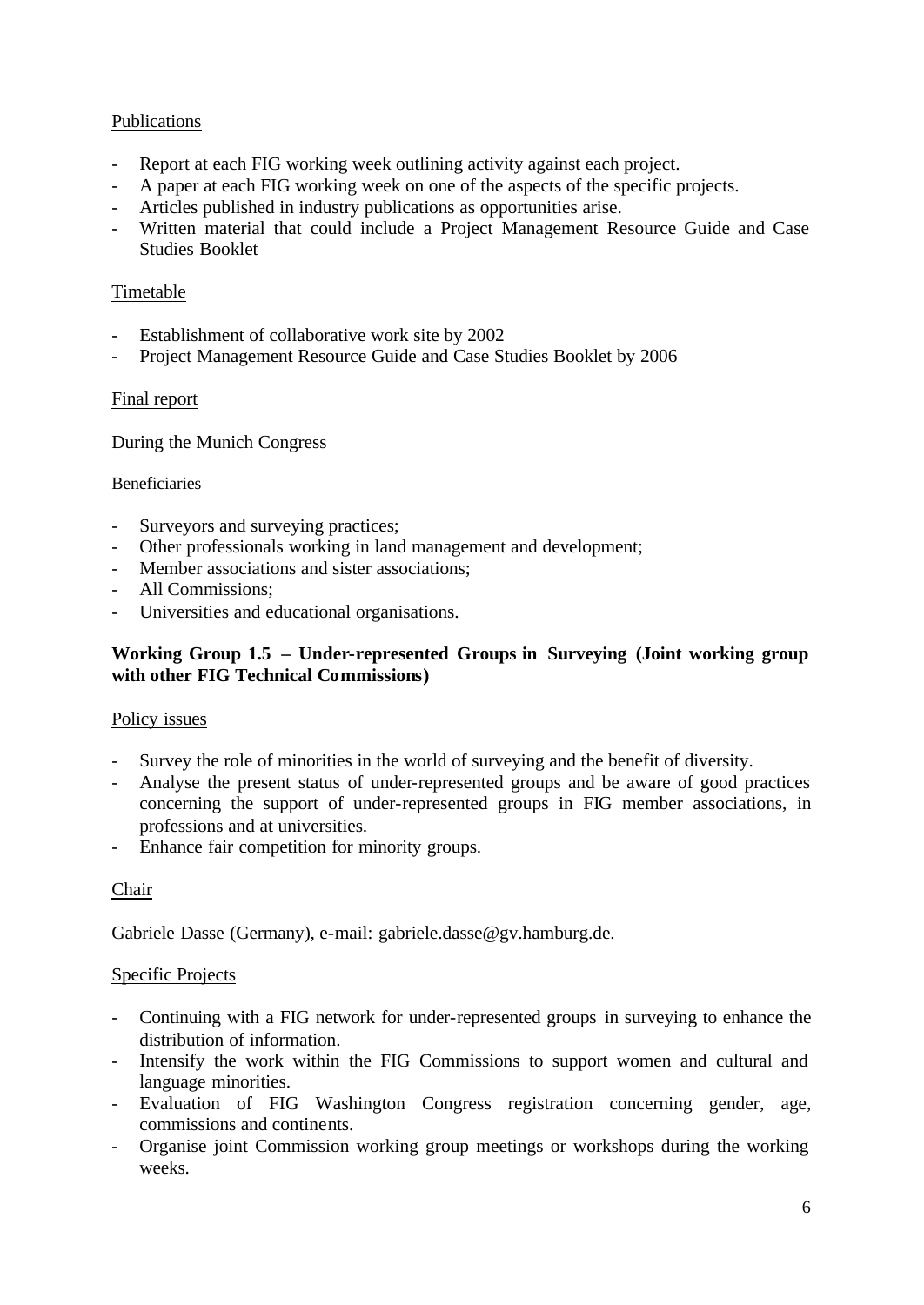## **Publications**

- Quarterly Newsletter to publish good practices
- Provide guidelines for FIG (Congress 2006)

### Final report

In the Munich Congress

## **6. Co-operation with Sister Associations**

Commission 1 intends to continue co-operation with Sister Societies by including its work in the provision of a strong foundation for professionals and so supporting the activities of all other FIG Commissions. In its activities over this period it will be working cooperatively with Commission 10 in the Project Management area and also Commission 2 exploring and building on Knowledge Management concepts. The Inter-Commission activities include formal cross Commission structures established by the FIG Standards Network undertaken in Working Group 1 and the Working Group of Under-represented groups in FIG. It will build relationships with Member Associations and Sister Societies to assist in ongoing development and promotion of professional practices and standards.

### **7. Co-operation with United Nations Agencies**

Commission 1 intends to locate and establish co-operation with UN agencies of relevance.

# **8. Other Activities**

#### **Communications**

The Commisson will produce a communication and marketing plan for Commission 1 activities to support its work and ensure that key messages are being received by member organizations and that two way communication channels are operating. This will be prepared in 2002.

Commission 1 will develop and maintain a web page with linkages to other relevant web pages to keep Commission delegates, other FIG members and the public informed. Mr Stephen Djaba of Ghana will be Co-Chair of the Information Technology and Communications Working Group and will have responsibility for managing the website.

Commission 1 will provide an annual newsletter with input from the working groups, continue the information sharing newsletter already produced by the Working Group of Under-represented groups in FIG and will issue updates when a significant activity is completed. These will either be distributed by e-mail or included on the web pages.

# **Structure**

There will be four different "Liaison Groups" established according to their geographical, cultural, etc. similarities with an aim of having diversity in representation. This recognises the diversity of FIG with its many representative organisations. The Vice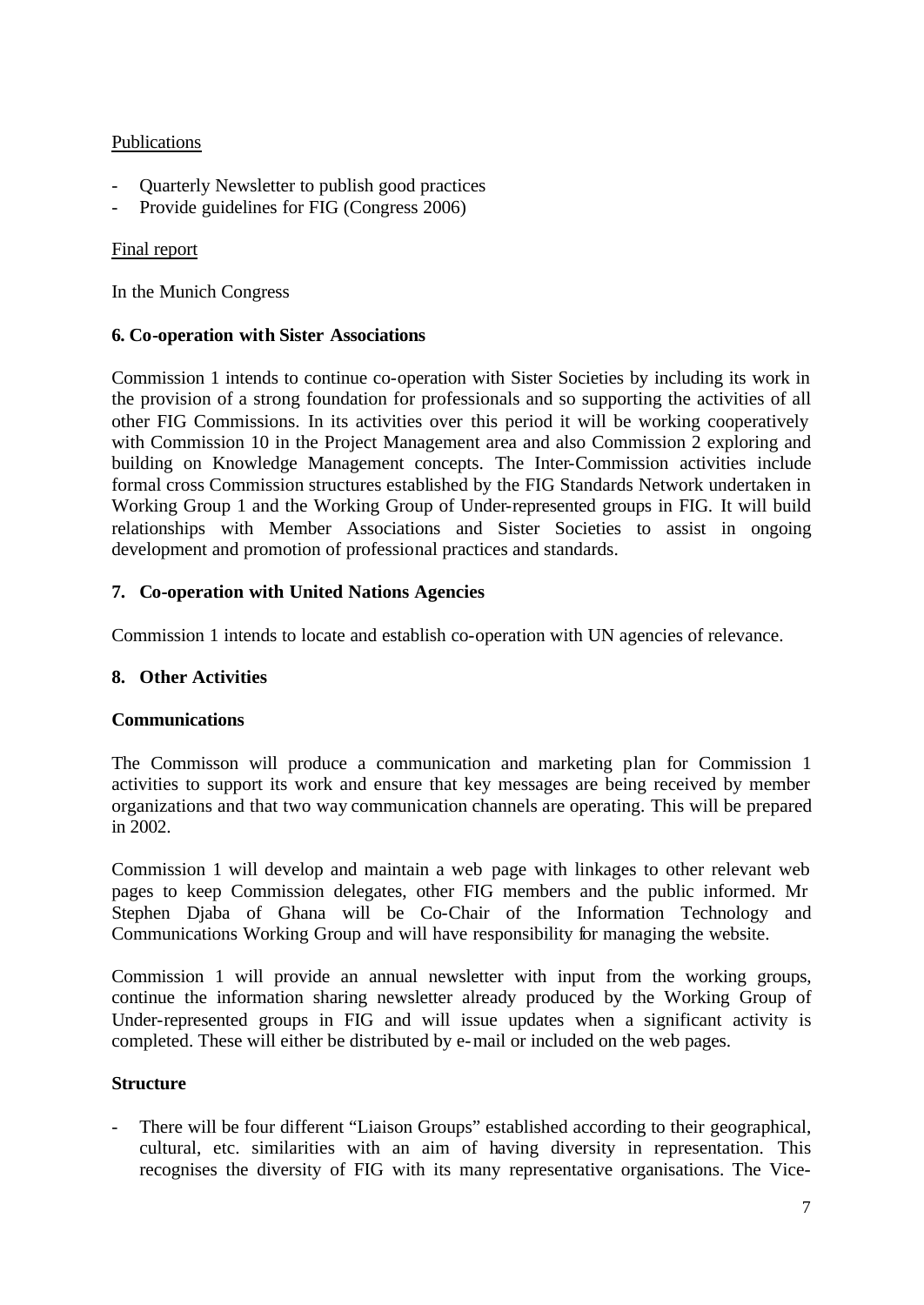Chairs will have a dual responsibility for their working group activities and also to ensure that Commission 1 activities are communicated to people in the region they represent. This arrangement has been developed to promote easy access by FIG members to Commission 1 office holders. It will facilitate the Commission being able to have access to this combined knowledge when it meets to discuss issues and undertake its work.

- The leaders of each Group will be those who appear in the following diagram.
- All of them there will be in direct contact with the Commission Chair and the Commission will work as an integrated team with regular opportunities being provided to share and develop ideas.



#### **9. Calendar of Events**

**2002**

- Co-sponsoring Conference in Puerto Rico, 3-5 October 2002

#### **2003**

- FIG Working Week, venue and dates to be determined
- Working meeting in Ireland, (WG1.1)

#### **2004**

- FIG Working Week 23 28 May 2004, Athens Greece
- Workshop in Arabic world (WG1.3)